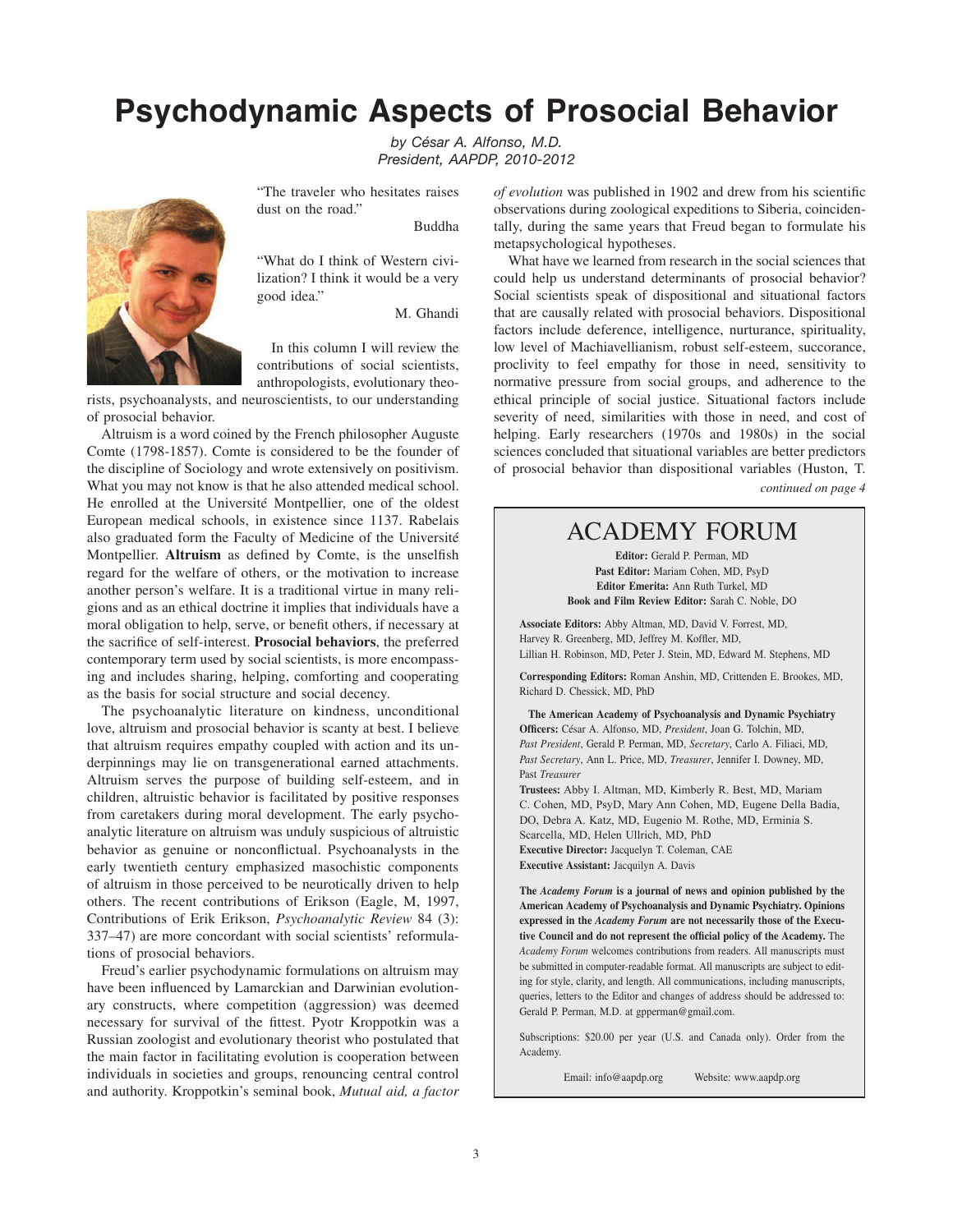#### **Prosocial Behavior** *(continued from page 3)*

L., & Korte, C., 1976, The responsive bystander: Why he helps. In T.Lickona (Ed.), *Moral development and behavior: Theory, research, and social issues* (pp. 269–283). New York: Holt, Rinehart, & Winston).

In the 1980s and 1990s, social scientists demonstrated that dispositional factors become predictive of prosocial behavior when situational pressure is weak (Bandura, A., 1991, Social cognitive theory of moral thought and action. In W. M.Kurtines & W. M. Gewirtz (Eds.), *Handbook of moral behavior and development*: *Vol. 1. Theory* (pp. 45–103) Hillsdale, NJ: Erlbaum). Recent research corroborated what would fall under the biopsychosocial medical paradigm of George Engel, that is, that biological and cultural predictors combine to produce dispositional states, which combine with situational factors producing cognitive and emotional reactions. The cognitive, and most importantly, the affective reactions then become the strongest predictors of prosocial behaviors (Fiske, A. P.,1992, The four elementary forms of sociality: Framework for a unified theory of social relations, *Psychological Review*, 99, 689–723). Reviewing the social sciences literature on altruism can be utterly confusing. The variables are so extensive and situations are so unique, that predicting determinants of prosocial behavior becomes idiographic(pertaining to or involving the explication of individual events) rather than nomothetic (pertaining to the formulation of general or universal laws) (Allport, G. W., 1961,*Pattern and growth in personality*. New York: Holt, Rinehart, and Winston).

Psychological theorists and neuroscientists have investigated the prosocial temperament. Interesting findings of relevance to our work as clinicians include that ability to regulate anxiety and sadness correlates with prosocial engagement. Persons with conduct and disruptive behavior disorders experience little empathy and lack capacity for remorse. Empathic responses to these individuals, especially at younger ages, may inhibit acts of aggression (de Wied M, van Boxtel A, Zaalberg R, Goudena PP, Matthys M, 2006, Facial EMG responses to dynamic emotional facial expressions in boys with disruptive behavior disorders. *J Psychiatr Res* 40: 112–121;Eisenberg N, Eggum ND, 2009, Empathic responding: sympathy and personal distress; in Decety J, Ickes W (eds): *The Social Neuroscience of Empathy*. Cambridge, MIT Press, pp 71–83). Dispositional empathy could be modulated by self-perception that one is competent, docility (receptivity to social influence), and agreeableness. Emotional closeness and ability to form secure attachments can partially mediate willingness to help. Offering help and cooperation usually opens a cycle of reciprocity, provides higher social status and greater desirability, which may reinforce the evolutionary success of altruistic actions(Schroeder DA, Penner LA, Dovidio JF, Piliavin JA.,1995,*The Psychology of Helping and Altruism*. New York: McGraw-Hill).

Neurodevelopmental studies show that infants as young as 12 months can comfort victims of distress, and 14 to 18 month old children display spontaneous, unrewarded helping behaviors (Warneken F, Tomasello M, 2009,The roots of human altruism,*Br J Psychol*, 100: 455–471). The affective components of empathy develop earlier than the cognitive components, before the development of language, by reading faces (Leppanen JM, Nelson CA, 2009, Tuning the developing brain to social signals of emotions,*Nat Rev Neurosci*10: 37–47). Affective respon-

siveness relies on mimicry and somatosensorimotor resonance between the self and other. This has been observed as early as 10 weeks of age(Haviland JM, Lewica M,1987, The induced affect response: ten-week-old infants' responses to three emotion expressions,*DevPsychol* 23: 97–104). The mirror neuron system seems to be fully functioning in infants by 6 months of age (Nyström P, 2008, The infant mirror neuron system studied with high density EEG,*SocNeurosci* 3: 334–347).

Biological Psychiatry has recently placed great emphasis on investigating the properties of nanopeptides in the central nervous system. While we have known for some time that vasopressin is involved in osmoregulation and oxytocin in lactation and uterine contractions during labor, sexologists, after measuringnanopeptidelevels during the human sexual response cycle, found that vasopressin levels are increasedduring arousal and oxytocin levels during orgasm. Oxytocin levels in animals mediate sexual receptivity and vasopressin courtship behaviors (JacekDebiec, 2007, From Affiliative Behaviors to Romantic Feelings: A Role for Nanopeptides, *FEBS Letters* 581, 2580– 2586). In 2005, an article appeared in *Nature* entitled "Oxytocin increases trust in humans." Since then, a flurry of researchers have been recruiting volunteers placing them in experimental situations to observe behavior changes after intranasal administration of nanopeptides, concluding that these molecules are instrumental in mediating trust, romantic attachment, parental bonding, generosity, and even altruism (Kosfeld, M, 2005, Oxytocin increases trust inhumans, *Nature* 435: 673–676; Ditzen, B. et al, 2008, Intranasal Oxytocin Increases Positive Communication and Reduces Cortisol Levels During Couple Conflict. B*iol. Psychiatry*. DOI: 10.1016/j.biopsych.2008.10.011; Zak, P.J., A.A. Stanton & S. Ahmadi, 2007, Oxytocin Increases Generosity in Humans. *PLoS ON*E 2: e1128;Gordon, I, 2008, Oxytocin and Cortisol in Romantically Unattached Young Adults: Associations with Bonding and Psychological Distress, *Psychophysiology*. 45: 349–352; Ebstein R.P., Israel, S., Lerer, E., Uzefovsky, F., Shalev, I, Gritsenko, I., Riebold, M., Salomon, S., Yirmiya, N., 2009, Arginine Vasopressin and Oxytocin Modulate Human Social Behavior, Article first published online: 24 JUN 2009 *New York Academy of Sciences* DOI: 10.1111/j.1749-6632.2009.04541.x).

Although I find this research exciting and welcome further developments, I am hesitant to think that complex human behavior could be reduced to modulation by such tiny molecules. It could be, for example, as Debiec, a researcher from New York University Center for Neural Science, postulates, that intranasal administration ofnanopeptides could cause feelings of elation and disinhibition, decreasing social fear and social anxiety, and through this indirect action in the amygdala, trust and cooperation are facilitated. There is no doubt that trust and cooperation serve as substrates for prosocial behaviors, but other psychosocial and cultural factors need to coexist for complex altruistic behaviors to endure.

Returning to the psychodynamics of prosocial behaviors, let us consider cooperation. Trust is essential for cooperation to exist with and within groups. Cooperation also requires high levels of compromise formation and renunciation of competition. When others, through cooperation, are perceived as similar to self, cooperation leads to forgiveness (Insko CA, Schopler J, Gaertner L, Wildschut T, Kozar R, 2001, Interindividual intergroup discontinuity reduction through the anticipation